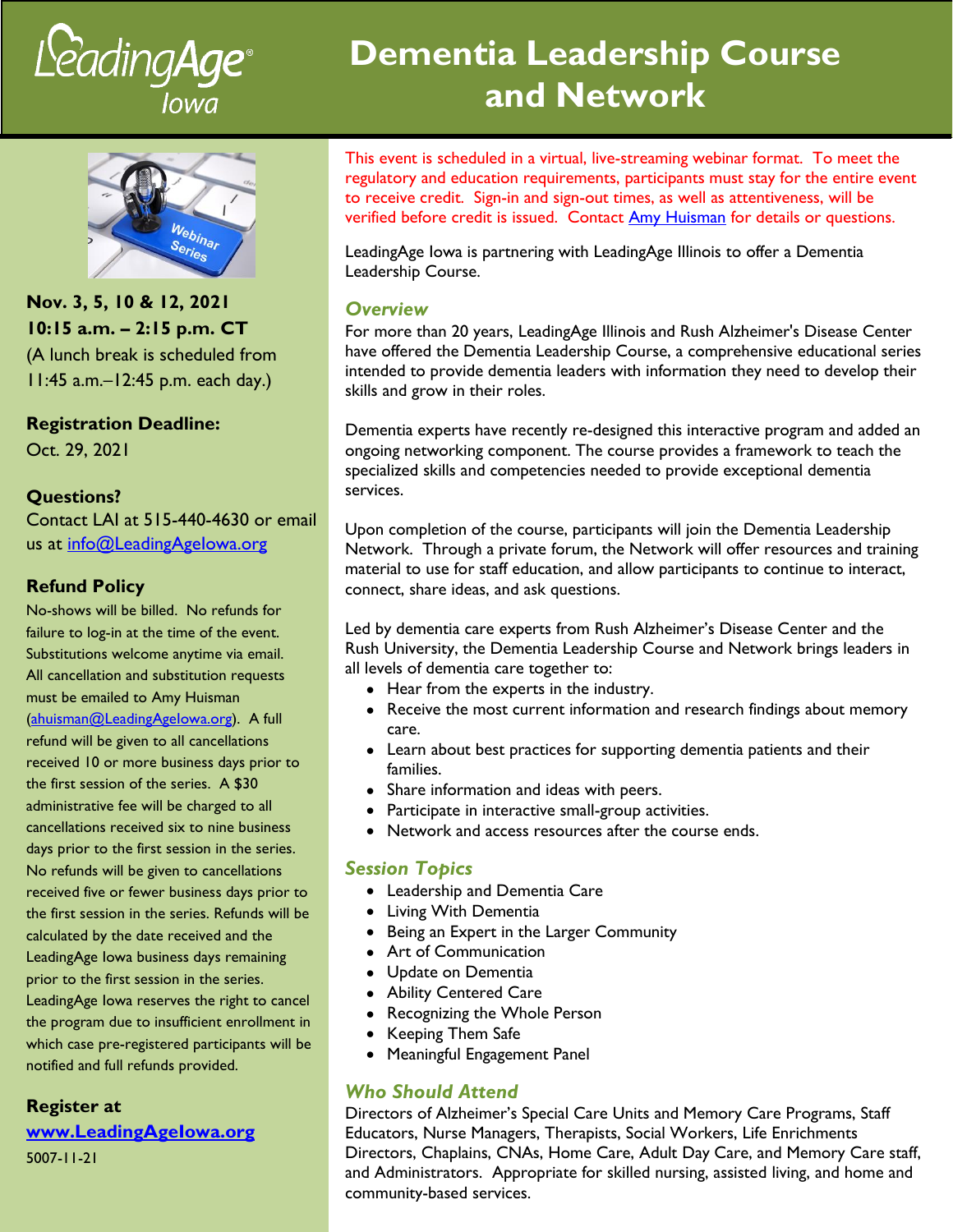

# *Continuing Education Credit*

Iowa Board of Nursing Provider #67 – 3 contact hours for each session. Providership regulations do not allow for partial credit to be given for any portion of this program. You must attend the entire session to receive credit. Retain certificate for four years.

Nursing Home Administrators – 3 contact hours for each session. Each session is intended to meet the criteria established by the Iowa Board of Examiners for Nursing Home Administrators. You must attend the entire session to receive credit. Retain certificate for four years.

Social Workers – 3 contact hours for each session. Each session is intended to meet the criteria established by the Iowa Board of Social Work Examiners. You must attend the entire session to receive credit. Retain certificate for four years.

For other long term support and service provider professional not listed above: Most licensure boards, credentialing agencies and professional organizations have processes that allow individuals to earn a certain number of CEUs for non-preapproved programs and/or to accommodate self-submission for approval of continuing education hours after the event takes place with proper documentation from the program sponsors. Most also require information objectives, date/time of presentation, agendas, faculty bios and number of hours earned. If you require information for this purpose, please contact Amy Huisman in advance for assistance.

# *Registration Information & Fees*

Register at **[www.LeadingAgeIowa.org](https://lai.memberclicks.net/dementialeadershipcourse)**. Registration deadline for the course is **Oct. 29, 2021**. Fees are per person at a campus. Each attendee must be logged into his/her own computer that has sound and video camera capabilities. Registration instructions and handout materials will be sent to each registered individual 1-2 days prior to each session.

| LeadingAge Iowa Member First Registrant                              | \$249 |
|----------------------------------------------------------------------|-------|
| LeadingAge Iowa Member Additional Registrant (from same campus) \$99 |       |
| Prospective Member Individual Registrant                             | \$349 |

Registration fee includes electronic handout, one connection to each of the live sessions, and instructions for receiving CE credit/attendance certificate (only the registered attendee will receive credit). A recording of these sessions is NOT included in the registration fee.

# **Split/Share Policy**

Splitting or sharing a registration is not permitted. Registrations are to be used by the same person for the entire event even if the person is able to attend only part of the program or conference. Only one user login can be used to sign on to a device at one time (laptops or desktop computers strongly recommended).

# *Faculty*

#### **Susan Frick, MSW, LSW, Rush Alzheimer's Disease Center**

Susan Frick, MSW, LSW, has worked at the Rush Alzheimer's Disease Center since 1997. She coordinates dementia specific training programs for health care professionals and helps coordinate the Dementia Friendly and Dementia Friends initiatives in Illinois. Susan is the director of Without Warning®, a support program for individuals and families who live with younger onset Alzheimer's and the executive producer of the documentary, created by the group, now airing on PBS and Amazon Prime entitled, Too Soon to Forget: The Journey of Younger Onset Alzheimer's Disease. She works with patients and families in the Rush Memory Clinic and with people involved in RADC research studies. Susan received her master's degree in social work from Loyola University of Chicago and has worked in the field of Alzheimer's disease since 1987.

#### **Hani Jameson, LCPC, The Memory Farm**